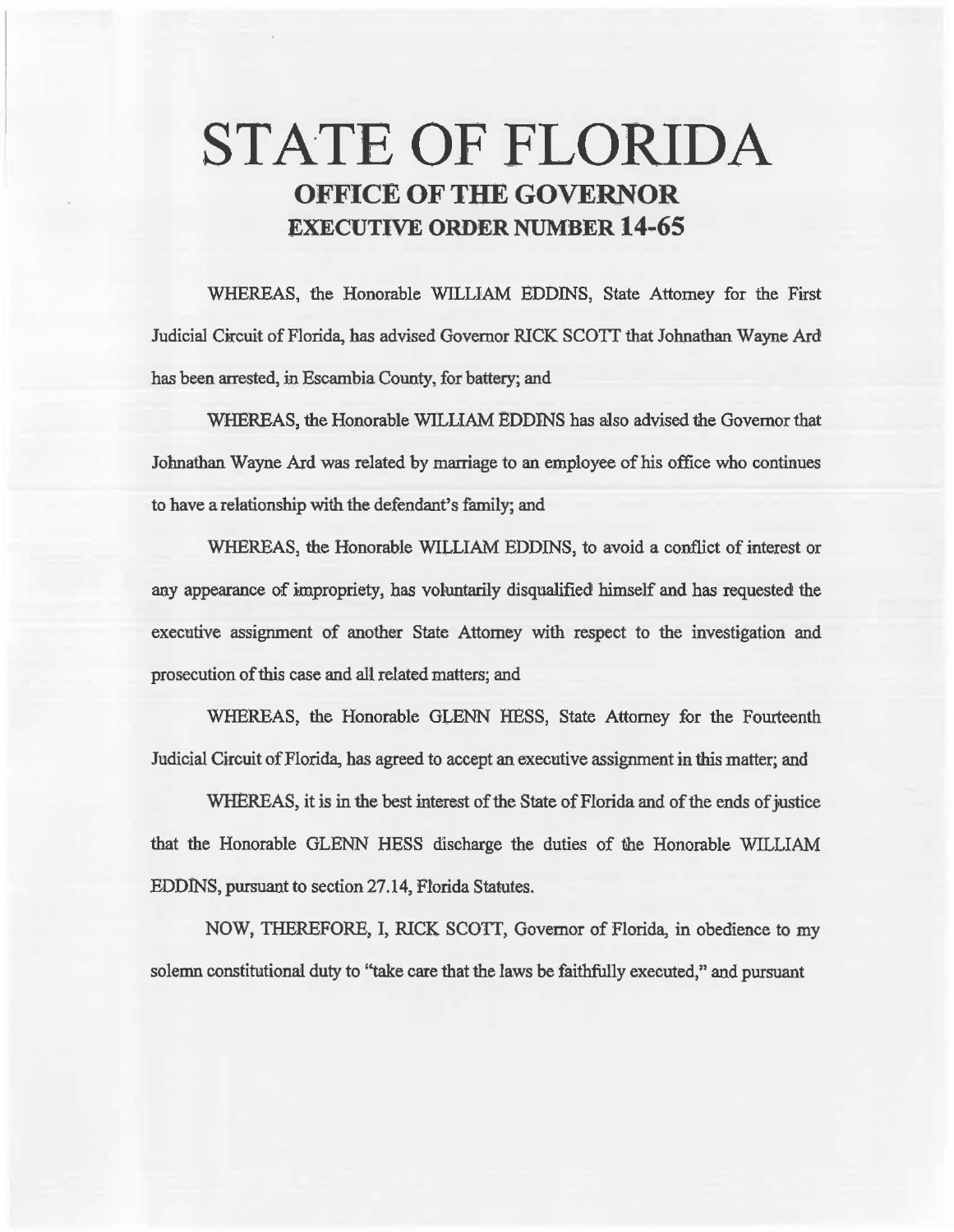to the Constitution and laws of the State of Florida, issue the following Executive Order, effective immediately:

## Section I.

The Honorable GLENN HESS, State Attorney for the Fourteenth Judicial Circuit of Florida. referred to as the "Assigned State Attorney," is assigned to discharge the duties of the Honorable WILLIAM EDDINS, State Attorney for the First Judicial Circuit of Florida, as they relate to the investigation, prosecution and all matters related to Jobnathan Wayne Ard.

## Section 2.

The Assigned State Attorney or one or more Assistant State Attorneys and Investigators, who have been designated by the Assigned State Attorney, shall proceed immediately to the First Judicial Circuit of Florida, and are vested with the authority to perform the duties prescribed herein.

#### Section 3.

All residents of the First Judicial Circuit are requested, and all public officials are directed, to cooperate and render whatever assistance is necessary to the Assigned State Attorney, so that justice may be served.

## Section 4.

The period of this Executive Assignment shall be for one (1) year, to and including February 17, 2015.